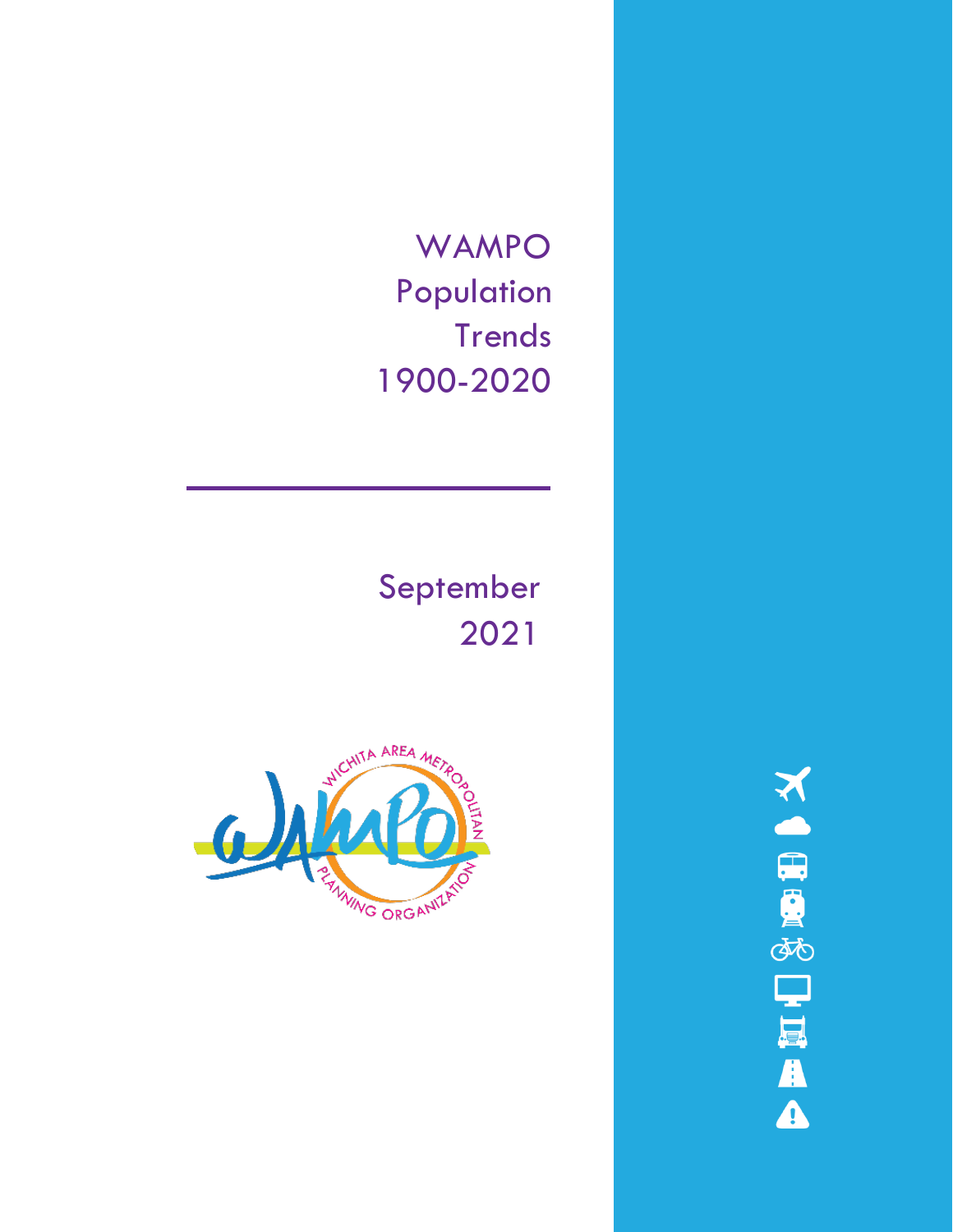### Introduction

Wichita is the most populous city in both the WAMPO region and in Kansas, making it a worthwhile gauge for the economic well-being of both Sedgwick County and the entire state.

Wichita is the main employment hub for the WAMPO region and is home to the top 5 employers in the WAMPO region: Spirit AeroSystems, Textron Aviation, McConnell Air Force Base, Ascension Via Christi, and Koch Industries Many workers commute to Wichita for these jobs, most popularly well-known for aircraft manufacturing.

Derby is Wichita's most populous suburb. The city was first incorporated as El Paso City in 1903 and remained rural until its incorporation as Derby city in 1956, following significant growth due to the expansion of the airplane industry because of the manufacturing demands of World War II. A few years prior to incorporation, McConnell Air Force Base was founded, necessitating airmen to find homes in Derby when space on base filled up. Derby is expected to recover from the slight dip their population took from 2016 to 2018 and steadily increase into the next few years.

Maize, Andover, and Bel Aire are the cities experiencing the most growth in the WAMPO region. Maize is an outlier, having had a 68% jump in population from 2010 to 2020. Andover and Bel Aire each experienced a 26% and 22% increase in population from 2010 to 2020, respectively. The cities immediately adjacent to a major interstate or freeway generally experience a greater population increase than those that rely on collector roads for travel. For example, K-96 runs through Maize, US-54 through Goddard and Andover, and 1-135 through Park City. All of these cities experienced doubledigit population growth in the last decade. Cities that lack such a major connection like Cheney, Andover, Clearwater, Colwich, and Rose Hill only saw a growth rate of less than 10% from 2010 to 2020.

Viola, Sedgwick, Eastborough, and Mount Hope are the only cities in the WAMPO region to have faced a decrease in population from 2010 to 2020. Viola is the only city in the WAMPO region to house a smaller population than they did at the time of their incorporation.

The cities in this report are presented in alphabetical order.

Note: population figures for Sedgwick are for the entire city of Sedgwick, even though parts of the city lie outside the WAMPO boundary. Population figures are from the decennial U.S. Census.

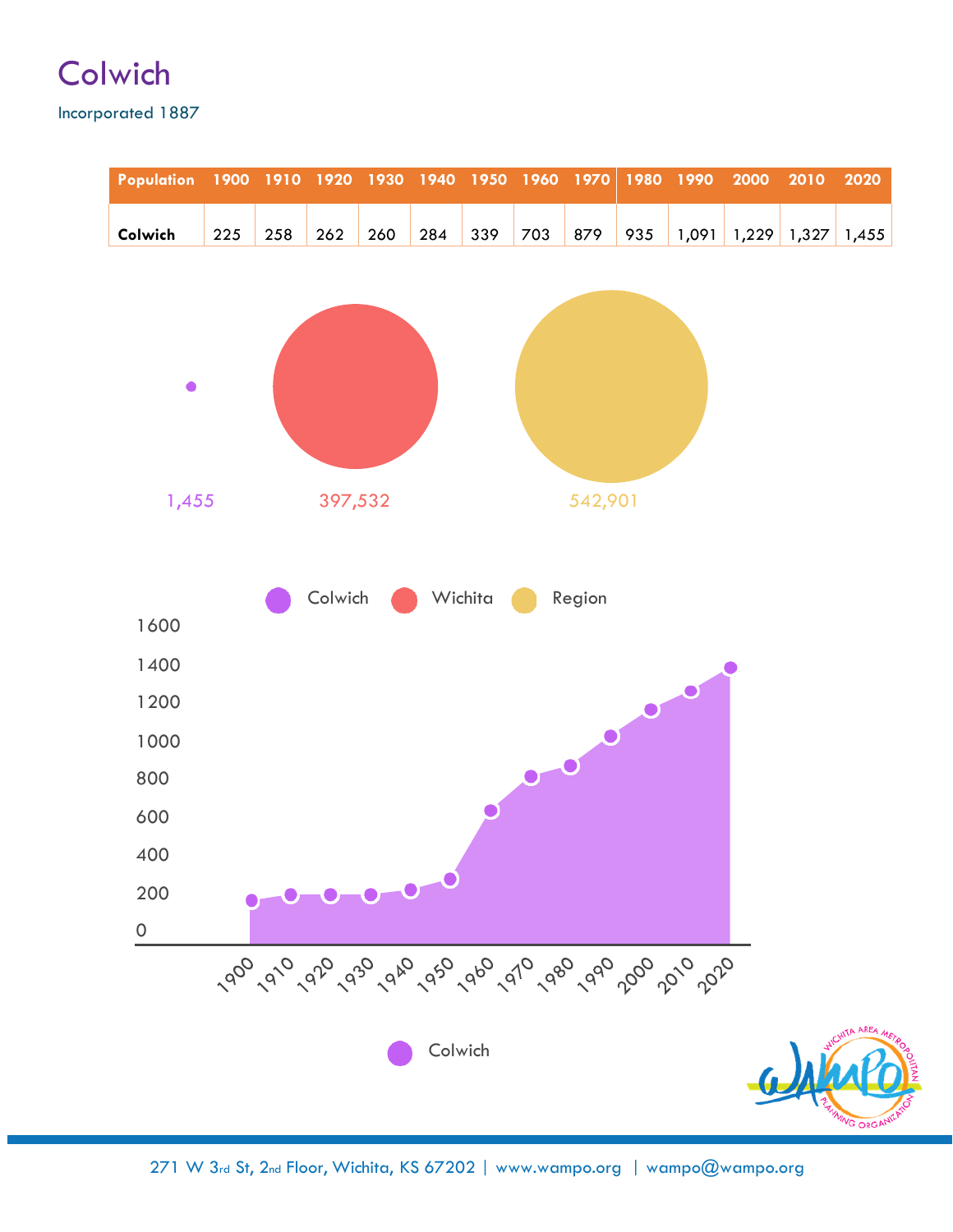### **Introduction**

Wichita is the most populous city in both the WAMPO region and in Kansas, making it a worthwhile gauge for the economic well-being of both Sedgwick County and the entire state.

Wichita is the main employment hub for the WAMPO region and is home to the top 5 employers in the WAMPO region: Spirit AeroSystems, Textron Aviation, McConnell Air Force Base, Ascension Via Christi, and Koch Industries Many workers commute to Wichita for these jobs, most popularly well-known for aircraft manufacturing.

Derby is Wichita's most populous suburb. The city was first incorporated as El Paso City in 1903 and remained rural until its incorporation as Derby city in 1956, following significant growth due to the expansion of the airplane industry because of the manufacturing demands of World War II. A few years prior to incorporation, McConnell Air Force Base was founded, necessitating airmen to find homes in Derby when space on base filled up. Derby is expected to recover from the slight dip their population took from 2016 to 2018 and steadily increase into the next few years.

Maize, Andover, and Bel Aire are the cities experiencing the most growth in the WAMPO region. Maize is an outlier, having had a 68% jump in population from 2010 to 2020. Andover and Bel Aire each experienced a 26% and 22% increase in population from 2010 to 2020, respectively. The cities immediately adjacent to a major interstate or freeway generally experience a greater population increase than those that rely on collector roads for travel. For example, K-96 runs through Maize, US-54 through Goddard and Andover, and 1-135 through Park City. All of these cities experienced doubledigit population growth in the last decade. Cities that lack such a major connection like Cheney, Andover, Clearwater, Colwich, and Rose Hill only saw a growth rate of less than 10% from 2010 to 2020.

Viola, Sedgwick, Eastborough, and Mount Hope are the only cities in the WAMPO region to have faced a decrease in population from 2010 to 2020. Viola is the only city in the WAMPO region to house a smaller population than they did at the time of their incorporation.

The cities in this report are presented in alphabetical order.

Note: population figures for Sedgwick are for the entire city of Sedgwick, even though parts of the city lie outside the WAMPO boundary. Population figures are from the decennial U.S. Census.

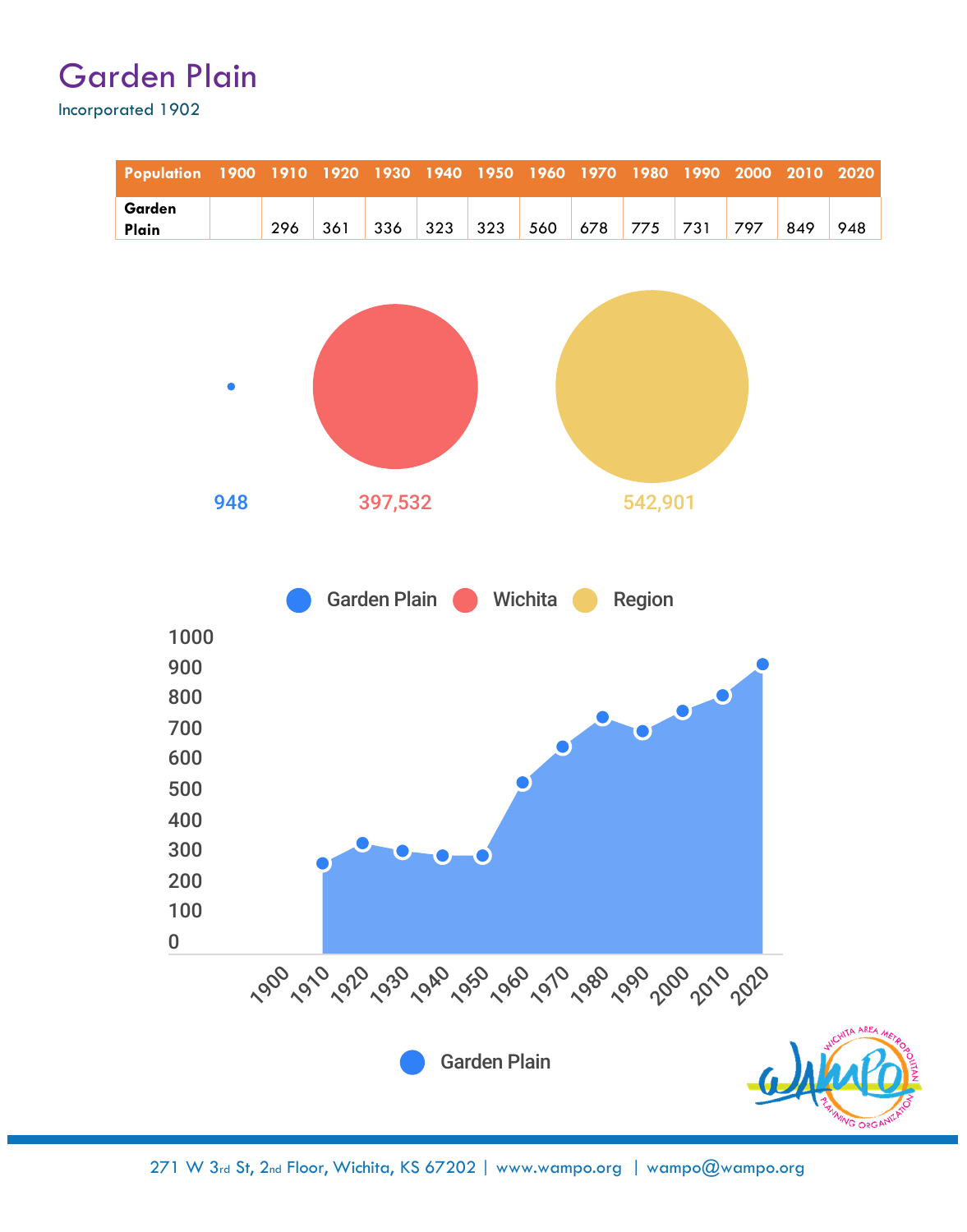| Population          |       |     | 1900 1910 1920 1930 |         | 1940 | 1950                     | 1960          | 1970 | 1980    | 1990                                               | 2000  | 2010 | 2020          |
|---------------------|-------|-----|---------------------|---------|------|--------------------------|---------------|------|---------|----------------------------------------------------|-------|------|---------------|
| Goddard             | 225   | 225 | 255                 | 255     | 248  | 274                      | 533           | 955  | 1,427   | 1,804                                              | 2,037 |      | $4,344$ 5,084 |
|                     |       |     |                     |         |      |                          |               |      |         |                                                    |       |      |               |
|                     |       |     |                     |         |      |                          |               |      |         |                                                    |       |      |               |
|                     |       |     |                     |         |      |                          |               |      |         |                                                    |       |      |               |
|                     |       |     |                     |         |      |                          |               |      |         |                                                    |       |      |               |
|                     |       |     |                     |         |      |                          |               |      |         |                                                    |       |      |               |
|                     |       |     |                     |         |      |                          |               |      |         |                                                    |       |      |               |
|                     | 5,084 |     |                     | 397,532 |      |                          |               |      | 542,901 |                                                    |       |      |               |
|                     |       |     |                     |         |      |                          |               |      |         |                                                    |       |      |               |
|                     |       |     |                     |         |      |                          |               |      |         |                                                    |       |      |               |
| 5500                |       |     |                     | Goddard |      | Wichita                  |               |      | Region  |                                                    |       |      |               |
| 5000                |       |     |                     |         |      |                          |               |      |         |                                                    |       |      |               |
| 4500                |       |     |                     |         |      |                          |               |      |         |                                                    |       |      |               |
| 4000<br>3500        |       |     |                     |         |      |                          |               |      |         |                                                    |       |      |               |
| 3000                |       |     |                     |         |      |                          |               |      |         |                                                    |       |      |               |
| 2500                |       |     |                     |         |      |                          |               |      |         |                                                    |       |      |               |
| 2000<br>1500        |       |     |                     |         |      |                          |               |      |         |                                                    |       |      |               |
| 1000                |       |     |                     |         |      |                          |               |      |         |                                                    |       |      |               |
| 500                 |       |     |                     |         |      |                          | $\rightarrow$ |      |         |                                                    |       |      |               |
| $\mathsf{O}\xspace$ |       |     |                     |         |      | $\overline{\phantom{a}}$ |               |      |         |                                                    |       |      |               |
|                     |       |     |                     |         |      |                          |               |      |         | 190 1910 192 193 1940 195 196 196 196 196 196 1970 |       |      |               |
|                     |       |     |                     |         |      | Goddard                  |               |      |         |                                                    |       |      |               |
|                     |       |     |                     |         |      |                          |               |      |         |                                                    |       |      |               |
|                     |       |     |                     |         |      |                          |               |      |         |                                                    |       |      | WNG ORGAN     |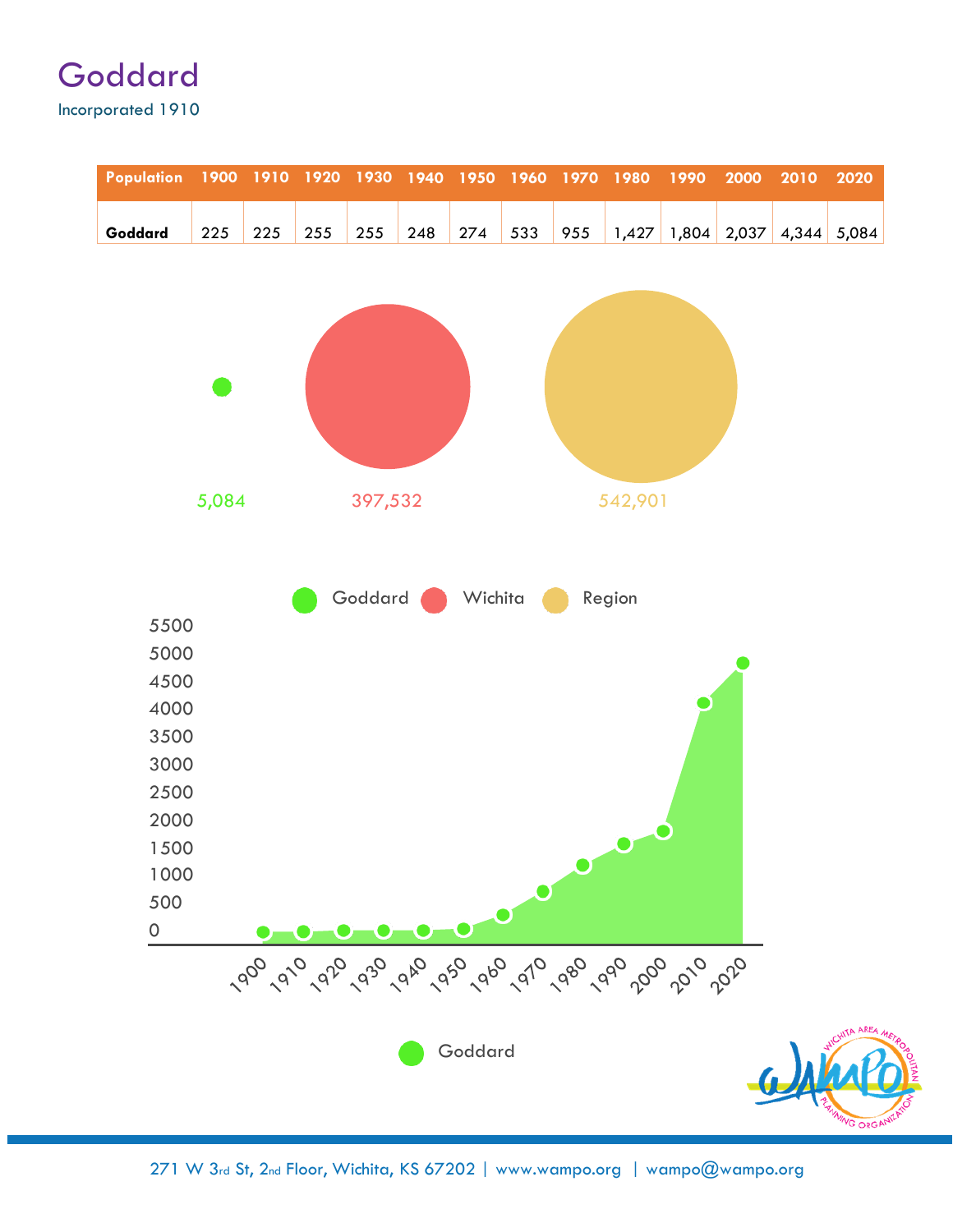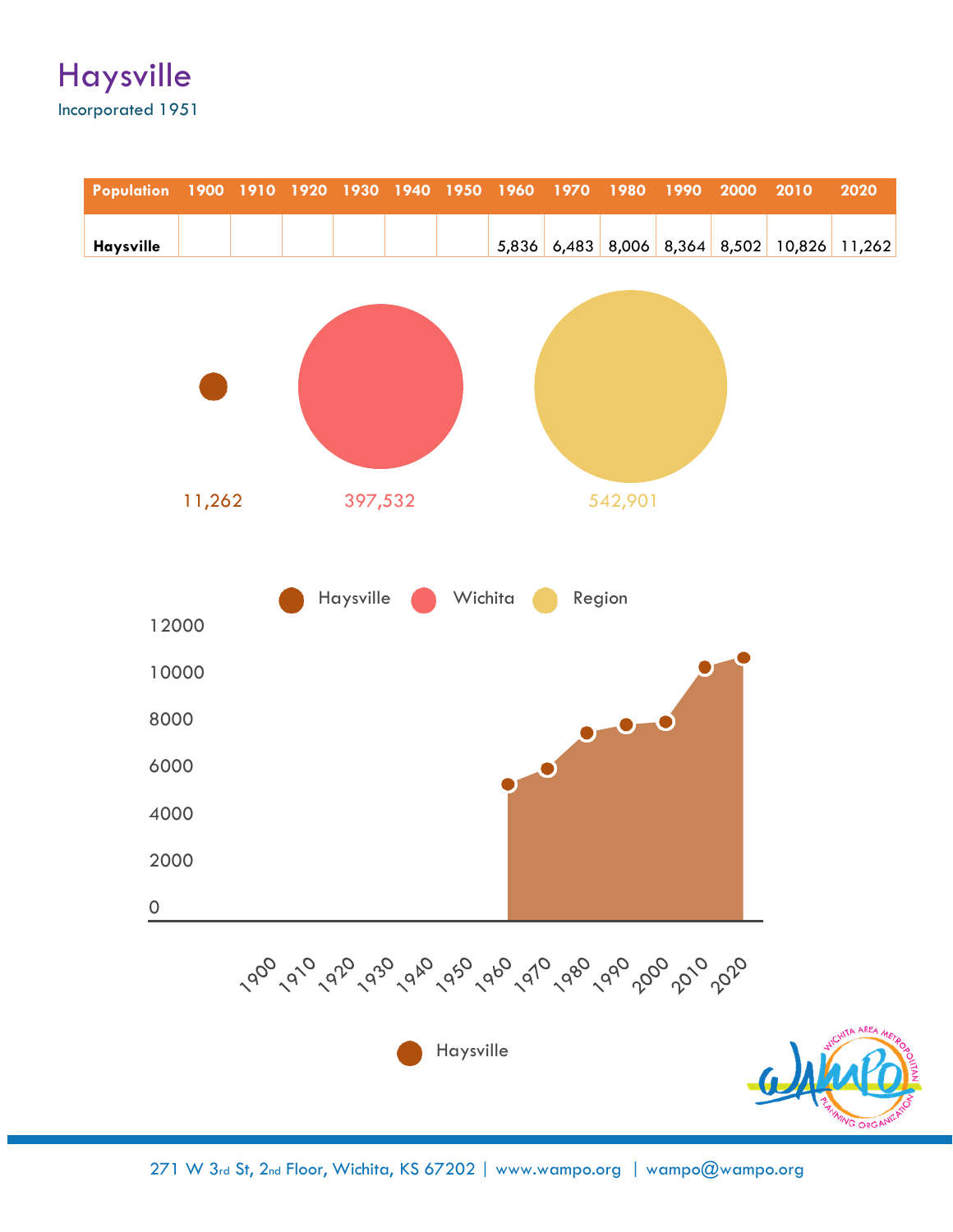#### Kechi Incorporated 1957

| Population          | 1900 1910 1920 |                              |                          | 1930 1940                |   | 1950           | 1960 1970                     |        | 1980    | 1990 | 2000  | 2010  | 2020                 |
|---------------------|----------------|------------------------------|--------------------------|--------------------------|---|----------------|-------------------------------|--------|---------|------|-------|-------|----------------------|
| Kechi               | $\blacksquare$ | $\qquad \qquad \blacksquare$ | $\overline{\phantom{0}}$ | $\overline{\phantom{0}}$ | - | $\blacksquare$ | 245                           | 229    | 288     | 517  | 1,038 | 1,909 | 2,217                |
|                     |                |                              |                          |                          |   |                |                               |        |         |      |       |       |                      |
|                     |                |                              |                          |                          |   |                |                               |        |         |      |       |       |                      |
|                     |                |                              |                          |                          |   |                |                               |        |         |      |       |       |                      |
|                     | $\bullet$      |                              |                          |                          |   |                |                               |        |         |      |       |       |                      |
|                     |                |                              |                          |                          |   |                |                               |        |         |      |       |       |                      |
|                     |                |                              |                          |                          |   |                |                               |        |         |      |       |       |                      |
|                     | 2,217          |                              |                          | 397,532                  |   |                |                               |        | 542,901 |      |       |       |                      |
|                     |                |                              |                          |                          |   |                |                               |        |         |      |       |       |                      |
|                     |                |                              |                          |                          |   |                |                               |        |         |      |       |       |                      |
|                     |                |                              |                          | Kechi                    |   | Wichita        |                               | Region |         |      |       |       |                      |
| 2400<br>2200        |                |                              |                          |                          |   |                |                               |        |         |      |       |       |                      |
| 2000                |                |                              |                          |                          |   |                |                               |        |         |      |       |       |                      |
| 1800<br>1600        |                |                              |                          |                          |   |                |                               |        |         |      |       |       |                      |
| 1400                |                |                              |                          |                          |   |                |                               |        |         |      |       |       |                      |
| 1200                |                |                              |                          |                          |   |                |                               |        |         |      |       |       |                      |
| 1000<br>800         |                |                              |                          |                          |   |                |                               |        |         |      |       |       |                      |
| 600                 |                |                              |                          |                          |   |                |                               |        |         |      |       |       |                      |
| 400<br>200          |                |                              |                          |                          |   |                | $\bullet$ $\bullet$ $\bullet$ |        |         |      |       |       |                      |
| $\mathsf{O}\xspace$ |                |                              |                          |                          |   |                |                               |        |         |      |       |       |                      |
|                     |                |                              |                          |                          |   |                |                               |        |         |      |       |       |                      |
|                     |                |                              |                          |                          |   | Kechi          |                               |        |         |      |       |       | A AREA               |
|                     |                |                              |                          |                          |   |                |                               |        |         |      |       |       |                      |
|                     |                |                              |                          |                          |   |                |                               |        |         |      |       |       | <b>WING ORGANIZA</b> |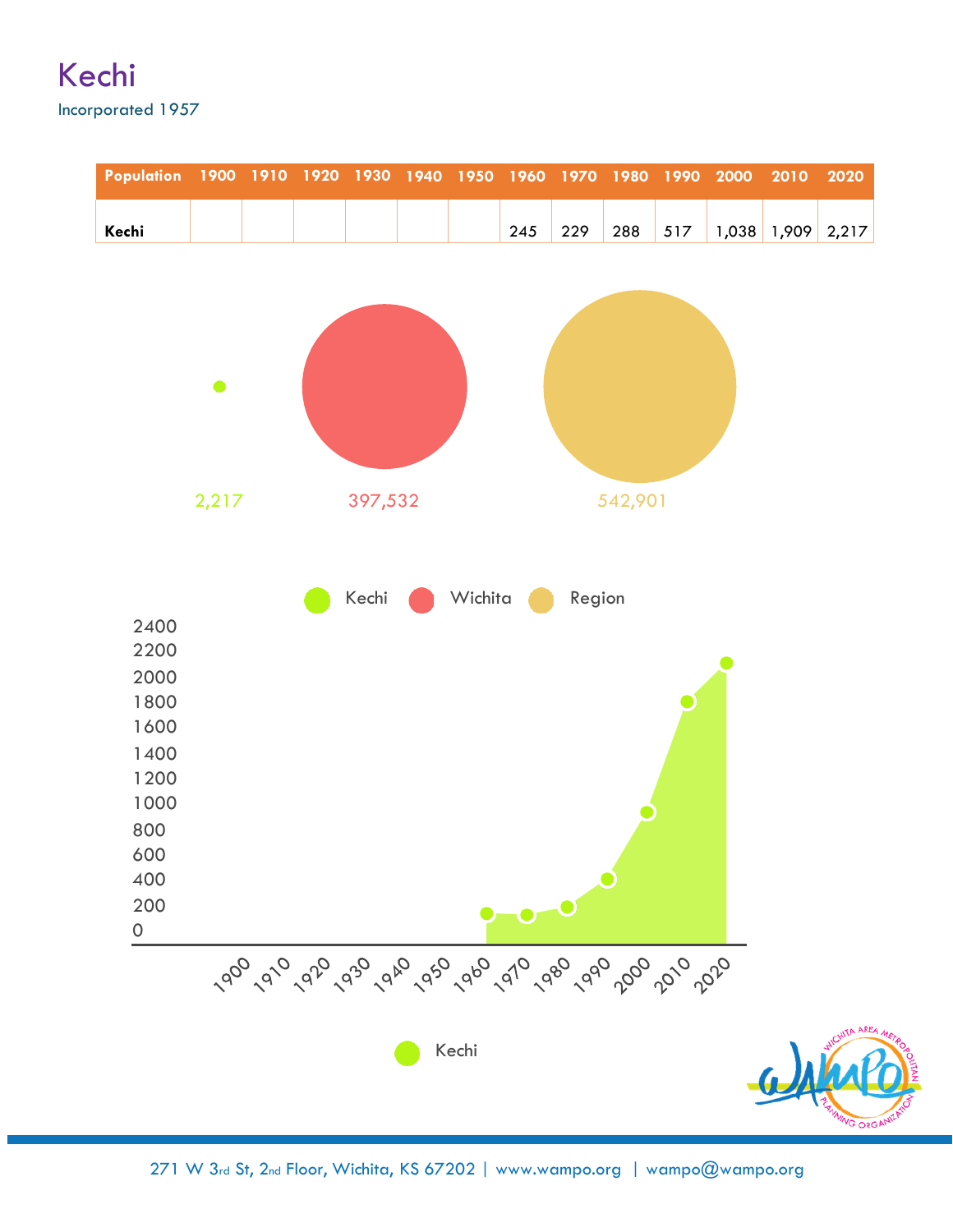#### **Maize** Incorporated 1915

| <b>Population</b> |                              |                              | 1900 1910 1920 | 1930    | 1940 | 1950    | 1960 | 1970   | $\frac{1980}{ }$                                     | 1990  | 2000  | 2010          | 2020            |
|-------------------|------------------------------|------------------------------|----------------|---------|------|---------|------|--------|------------------------------------------------------|-------|-------|---------------|-----------------|
| Maize             | $\qquad \qquad \blacksquare$ | $\qquad \qquad \blacksquare$ | 189            | 229     | 198  | 266     | 623  | 785    | 1,294                                                | 1,520 | 1,868 | $3,420$ 5,735 |                 |
|                   |                              |                              |                |         |      |         |      |        |                                                      |       |       |               |                 |
|                   |                              |                              |                |         |      |         |      |        |                                                      |       |       |               |                 |
|                   |                              |                              |                |         |      |         |      |        |                                                      |       |       |               |                 |
|                   |                              |                              |                |         |      |         |      |        |                                                      |       |       |               |                 |
|                   | 5,735                        |                              |                | 397,532 |      |         |      |        | 542,901                                              |       |       |               |                 |
|                   |                              |                              |                |         |      |         |      |        |                                                      |       |       |               |                 |
|                   |                              |                              | Maize          |         |      | Wichita |      | Region |                                                      |       |       |               |                 |
| 6000              |                              |                              |                |         |      |         |      |        |                                                      |       |       |               |                 |
| 5000              |                              |                              |                |         |      |         |      |        |                                                      |       |       |               |                 |
| 4000              |                              |                              |                |         |      |         |      |        |                                                      |       |       |               |                 |
| 3000              |                              |                              |                |         |      |         |      |        |                                                      |       |       |               |                 |
| 2000              |                              |                              |                |         |      |         |      |        |                                                      |       |       |               |                 |
| 1000              |                              |                              |                |         |      |         |      |        |                                                      |       |       |               |                 |
| $\overline{O}$    |                              |                              |                |         |      | 0000    |      |        |                                                      |       |       |               |                 |
|                   |                              |                              |                |         |      |         |      |        | 190 1910 192 1930 1940 1950 1960 1960 1960 1970 1970 |       |       |               |                 |
|                   |                              |                              |                |         |      | Maize   |      |        |                                                      |       |       |               |                 |
|                   |                              |                              |                |         |      |         |      |        |                                                      |       |       |               | <b>WG ORGAN</b> |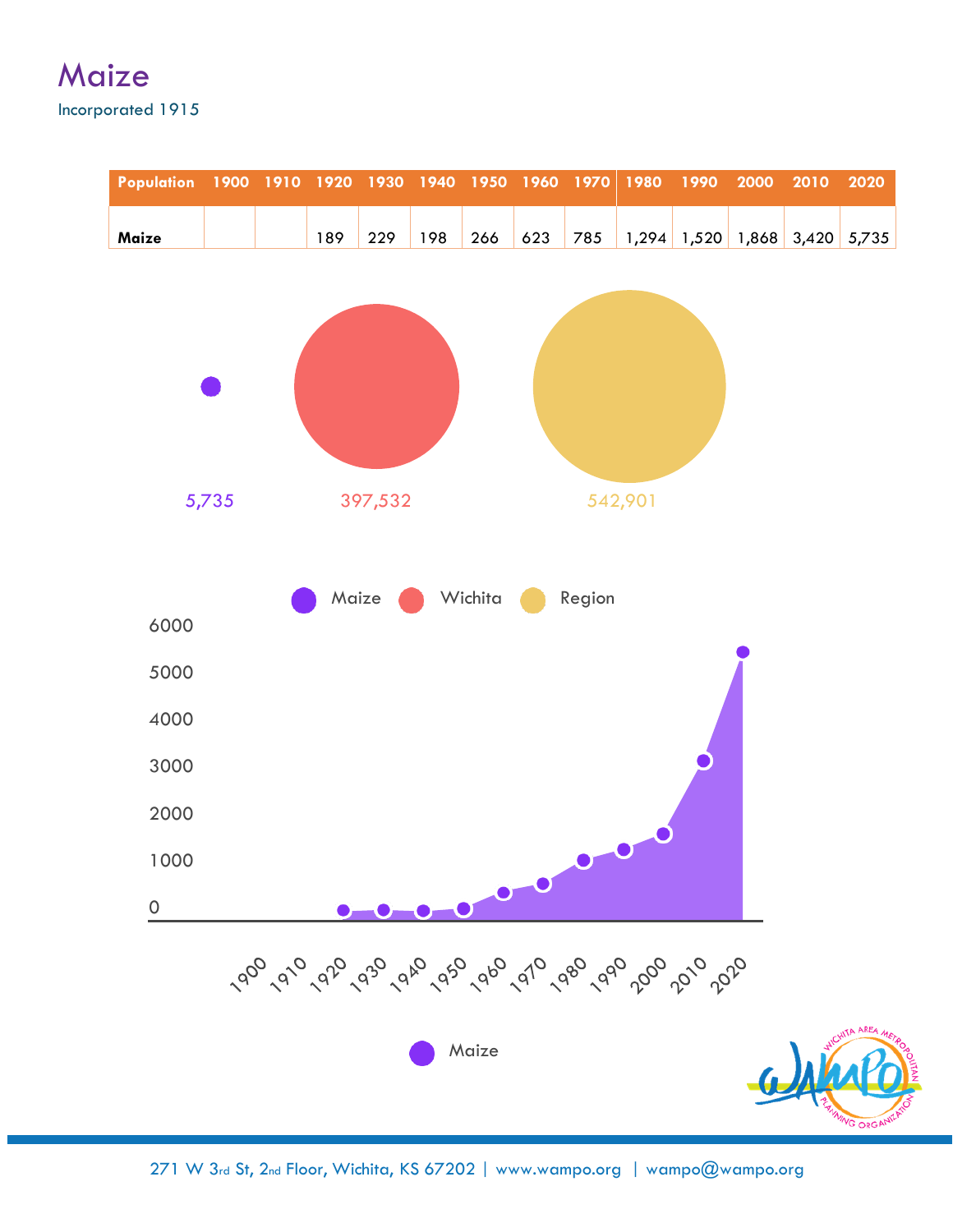### Mount Hope

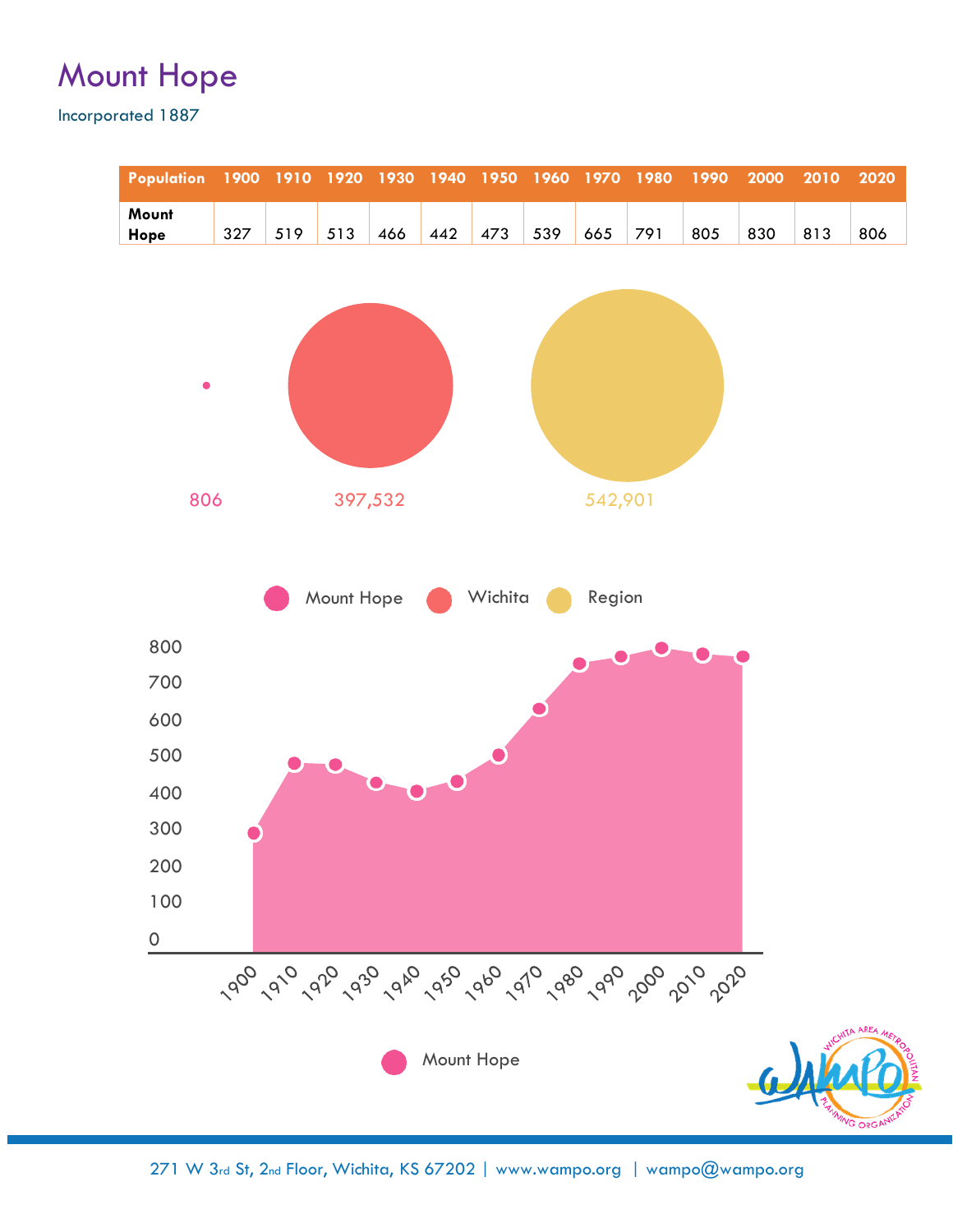# Mulvane

| <b>Population</b>   |              | 1900 1910 | 1920                                               | 1930    | 1940 | 1950    | 1960  | 1970   | 1980      | 1990 | 2000                | 2010 | 2020                 |
|---------------------|--------------|-----------|----------------------------------------------------|---------|------|---------|-------|--------|-----------|------|---------------------|------|----------------------|
| Mulvane             | 667          | 1,084     | 1,239                                              | 1,042   | 940  | 1,387   | 2,981 | 3,185  | 4,254     |      | $4,674$ 5,155 6,111 |      | 6,286                |
|                     |              |           |                                                    |         |      |         |       |        |           |      |                     |      |                      |
|                     |              |           |                                                    |         |      |         |       |        |           |      |                     |      |                      |
|                     |              |           |                                                    |         |      |         |       |        |           |      |                     |      |                      |
|                     |              |           |                                                    |         |      |         |       |        |           |      |                     |      |                      |
|                     |              |           |                                                    |         |      |         |       |        |           |      |                     |      |                      |
|                     | 6,286        |           |                                                    | 397,532 |      |         |       |        | 542,901   |      |                     |      |                      |
|                     |              |           |                                                    |         |      |         |       |        |           |      |                     |      |                      |
|                     |              |           |                                                    | Mulvane |      | Wichita |       | Region |           |      |                     |      |                      |
|                     |              |           |                                                    |         |      |         |       |        |           |      |                     |      |                      |
|                     | 6000         |           |                                                    |         |      |         |       |        |           |      |                     |      |                      |
|                     | 5000<br>4000 |           |                                                    |         |      |         |       |        | $\bullet$ |      |                     |      |                      |
|                     | 3000         |           |                                                    |         |      |         |       |        |           |      |                     |      |                      |
|                     | 2000         |           |                                                    |         |      |         |       |        |           |      |                     |      |                      |
|                     | 1000         |           |                                                    |         |      |         |       |        |           |      |                     |      |                      |
| $\mathsf{O}\xspace$ |              |           |                                                    |         |      |         |       |        |           |      |                     |      |                      |
|                     |              |           |                                                    |         |      |         |       |        |           |      |                     |      |                      |
|                     |              |           | 190 1910 192 193 1940 195 196 196 196 196 196 1970 |         |      |         |       |        |           |      |                     |      |                      |
|                     |              |           |                                                    |         |      | Mulvane |       |        |           |      |                     |      |                      |
|                     |              |           |                                                    |         |      |         |       |        |           |      |                     |      |                      |
|                     |              |           |                                                    |         |      |         |       |        |           |      |                     |      | <b>MING ORGANIZA</b> |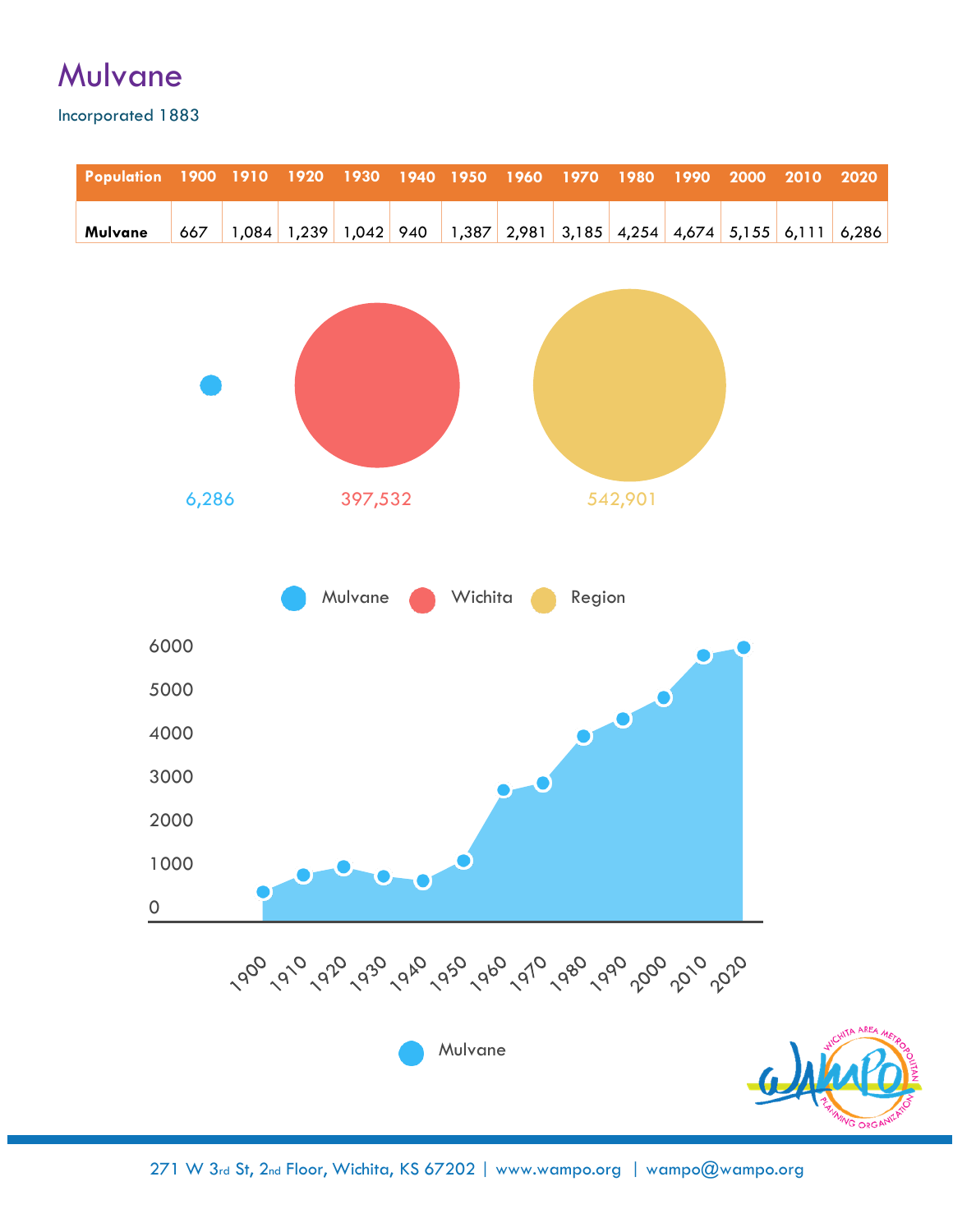#### Park City Incorporated 1980

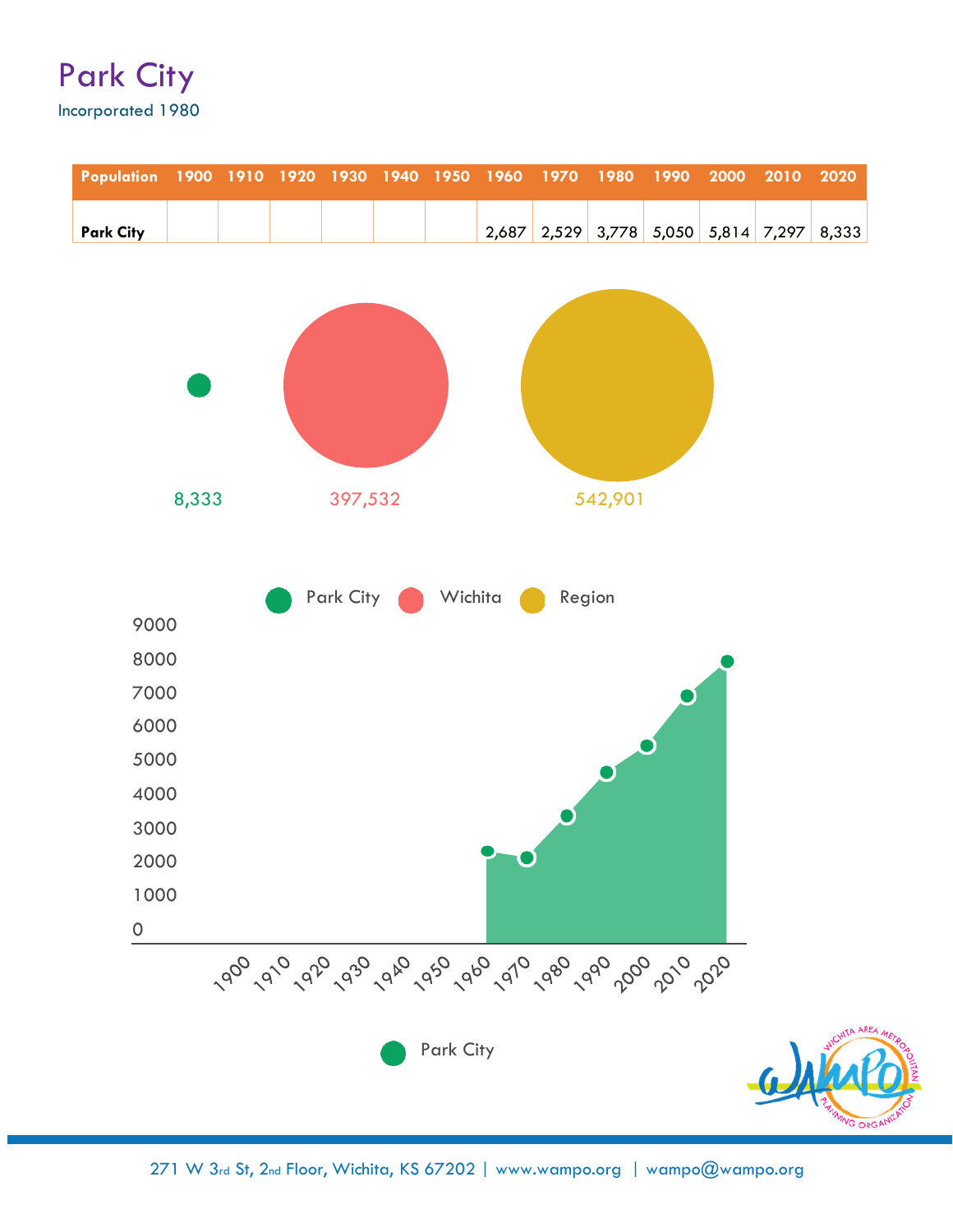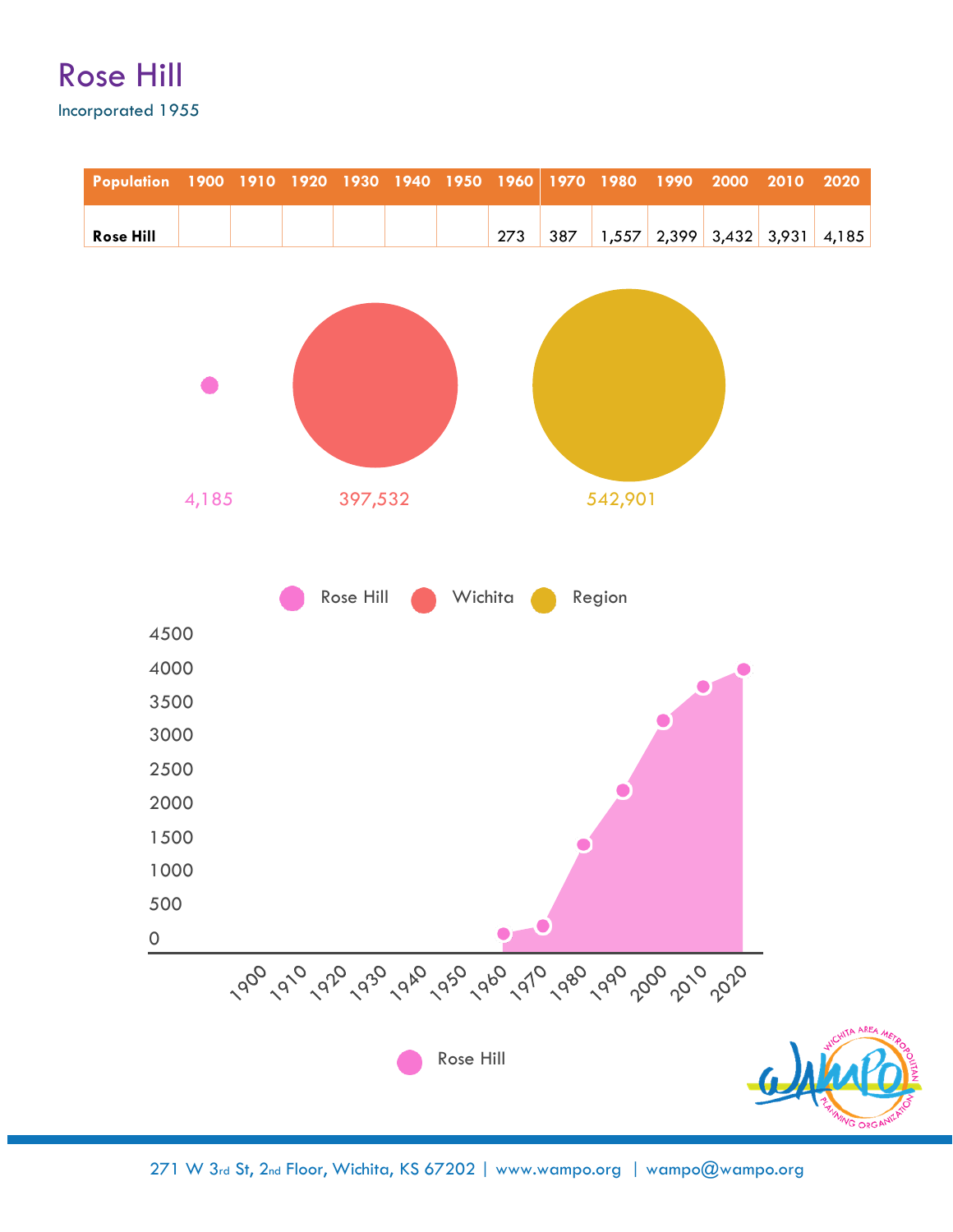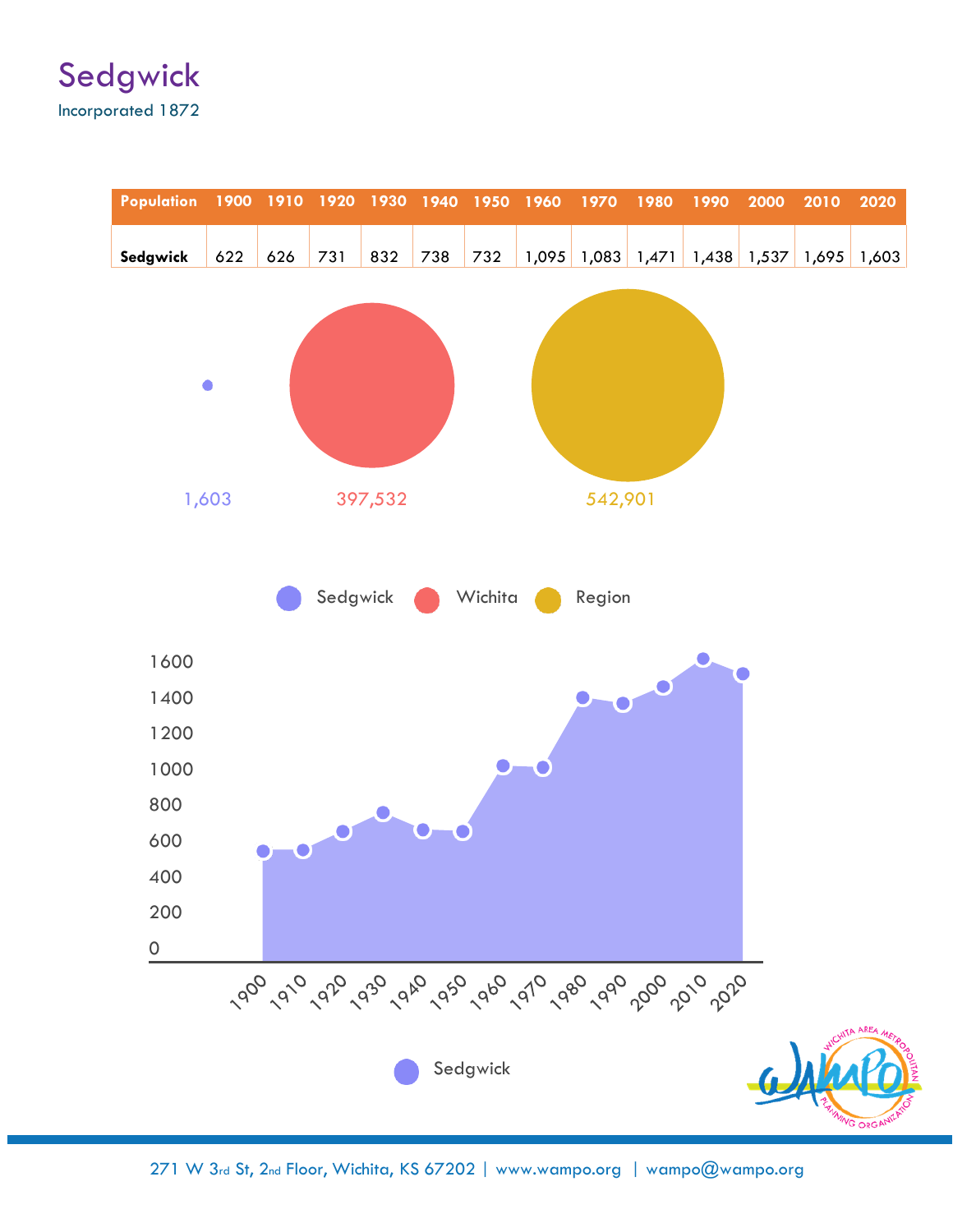### Valley Center

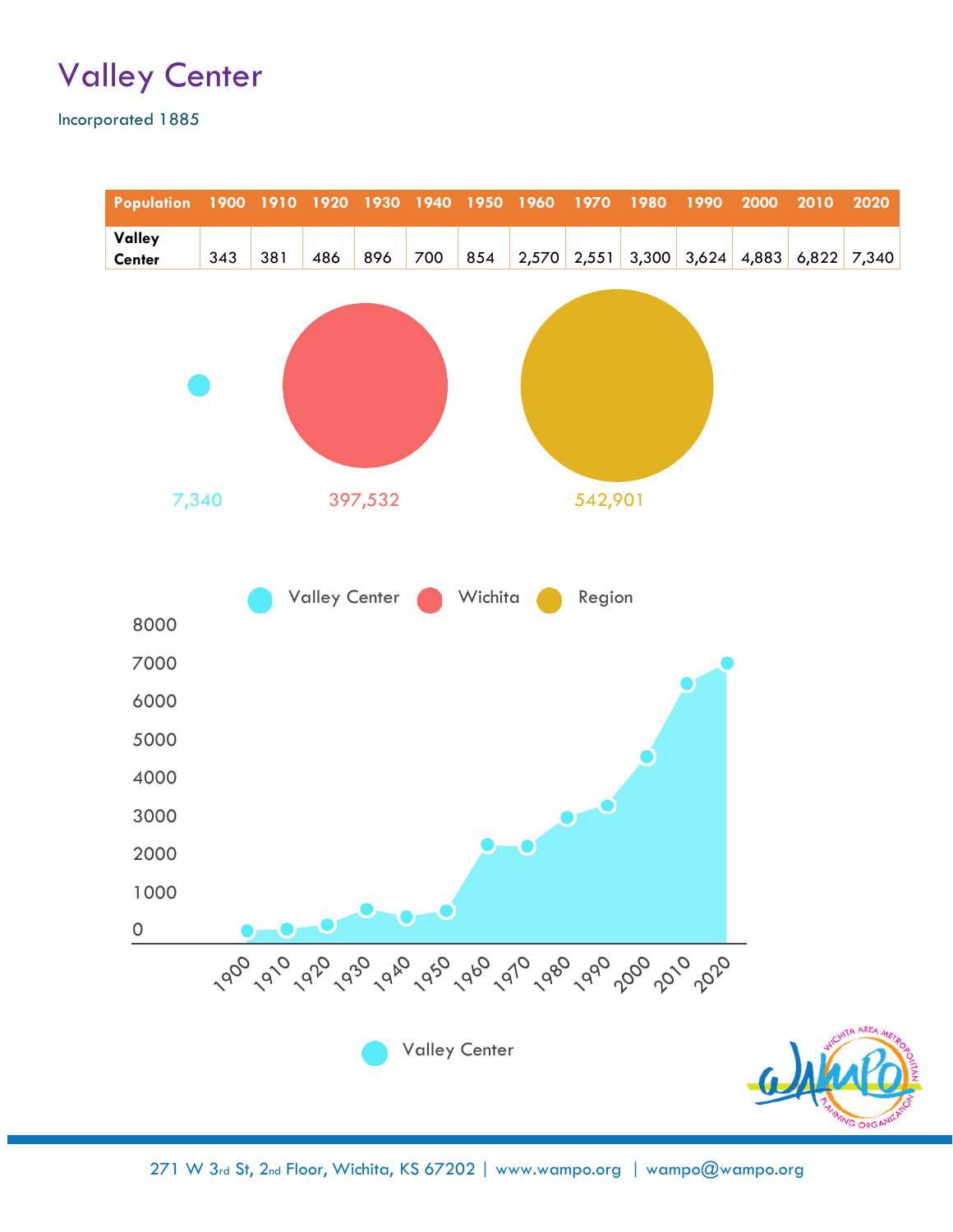#### Viola Incorporated 1909

| <b>Population</b>   |                | 1900 1910 | 1920 1930 |         | 1940 | 1950    | 1960 | 1970                                              | 1980    | 1990 | 2000 | 2010     | 2020            |
|---------------------|----------------|-----------|-----------|---------|------|---------|------|---------------------------------------------------|---------|------|------|----------|-----------------|
| Viola               | $\blacksquare$ | 156       | 173       | 159     | 131  | 132     | 203  | 193                                               | 199     | 185  | 211  | 130      | 115             |
|                     |                |           |           |         |      |         |      |                                                   |         |      |      |          |                 |
|                     |                |           |           |         |      |         |      |                                                   |         |      |      |          |                 |
|                     |                |           |           |         |      |         |      |                                                   |         |      |      |          |                 |
| $\bullet$           |                |           |           |         |      |         |      |                                                   |         |      |      |          |                 |
|                     |                |           |           |         |      |         |      |                                                   |         |      |      |          |                 |
|                     |                |           |           |         |      |         |      |                                                   |         |      |      |          |                 |
|                     |                |           |           |         |      |         |      |                                                   |         |      |      |          |                 |
| 115                 |                |           |           | 397,532 |      |         |      |                                                   | 542,901 |      |      |          |                 |
|                     |                |           |           |         |      |         |      |                                                   |         |      |      |          |                 |
|                     |                |           |           |         |      |         |      |                                                   |         |      |      |          |                 |
|                     |                |           | Viola     |         |      | Wichita |      | Region                                            |         |      |      |          |                 |
| 220                 |                |           |           |         |      |         |      |                                                   |         |      |      |          |                 |
| 200<br>180          |                |           |           |         |      |         |      |                                                   |         |      |      |          |                 |
| 160                 |                |           |           |         |      |         |      |                                                   |         |      |      |          |                 |
| 140                 |                |           |           |         |      |         |      |                                                   |         |      |      |          |                 |
| 120                 |                |           |           |         |      |         |      |                                                   |         |      |      |          |                 |
| 100                 |                |           |           |         |      |         |      |                                                   |         |      |      |          |                 |
| 80<br>60            |                |           |           |         |      |         |      |                                                   |         |      |      |          |                 |
| 40                  |                |           |           |         |      |         |      |                                                   |         |      |      |          |                 |
| 20                  |                |           |           |         |      |         |      |                                                   |         |      |      |          |                 |
| $\mathsf{O}\xspace$ |                |           |           |         |      |         |      |                                                   |         |      |      |          |                 |
|                     |                |           |           |         |      |         |      | 1900 1910 1920 1940 1950 1960 1960 1960 1960 1970 |         |      |      |          |                 |
|                     |                |           |           |         |      |         |      |                                                   |         |      |      |          |                 |
|                     |                |           |           |         |      |         |      |                                                   |         |      |      |          |                 |
|                     |                |           |           |         |      | Viola   |      |                                                   |         |      |      | $\omega$ |                 |
|                     |                |           |           |         |      |         |      |                                                   |         |      |      |          | <b>ING ORGA</b> |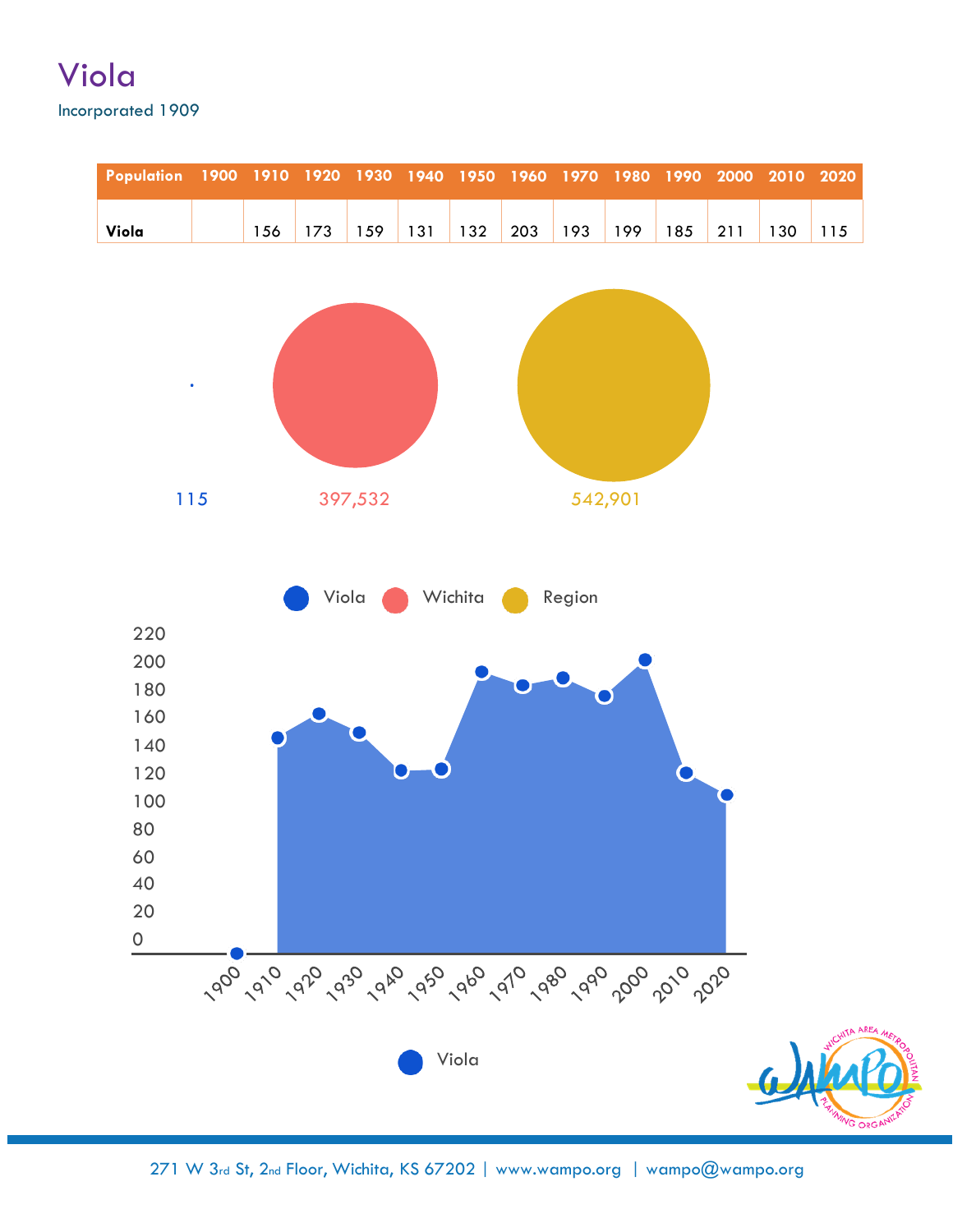# **Wichita**

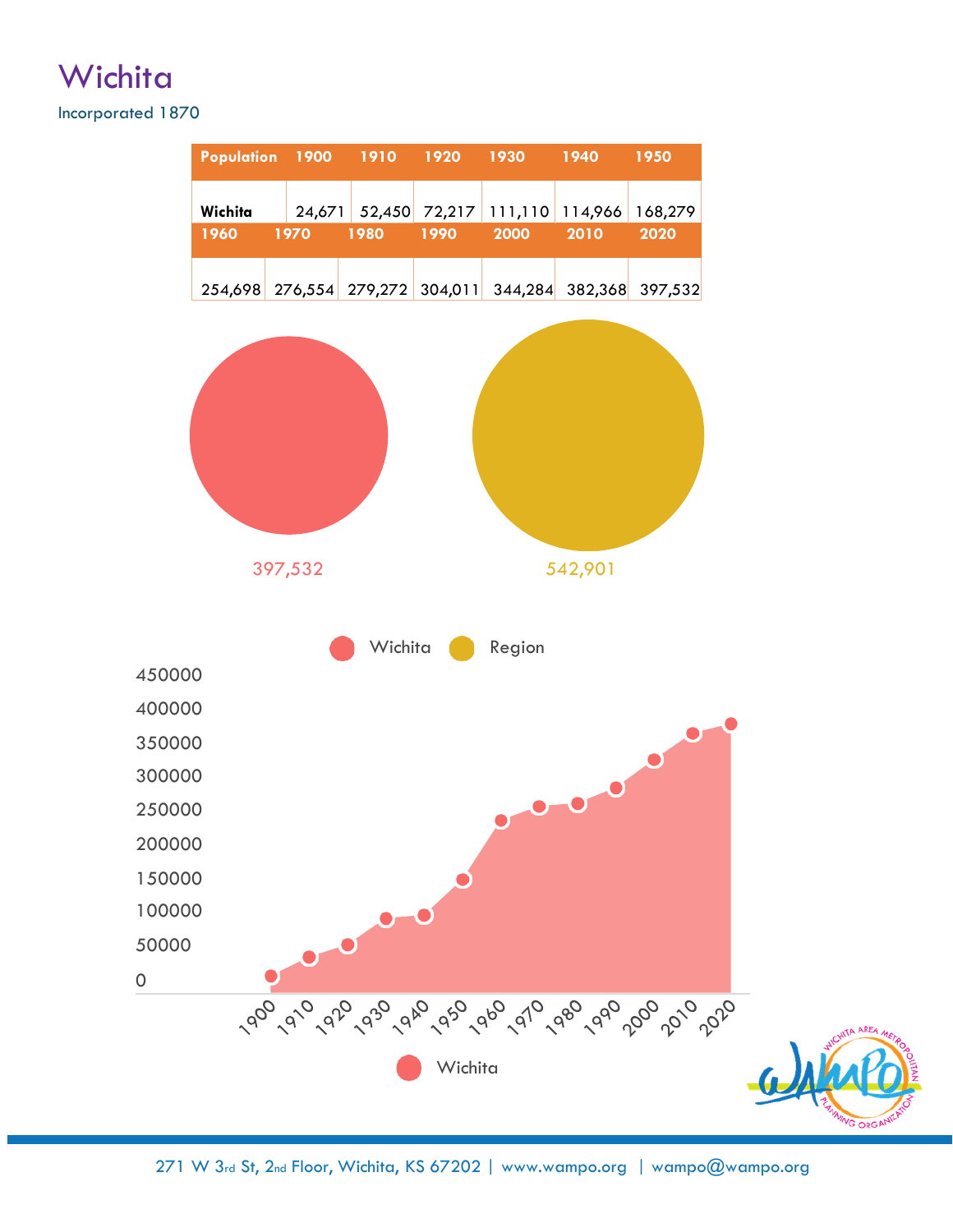### Combined



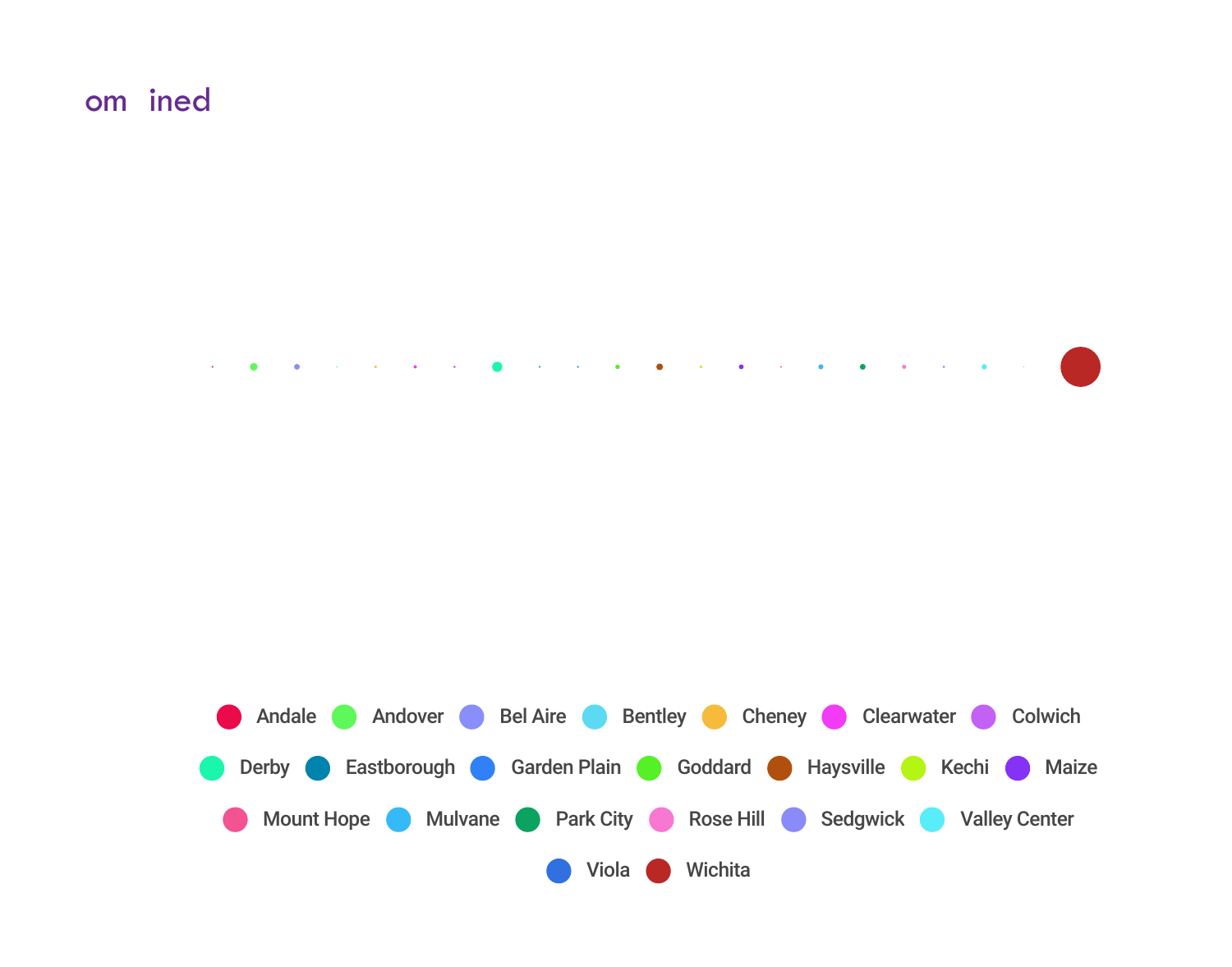# Combined